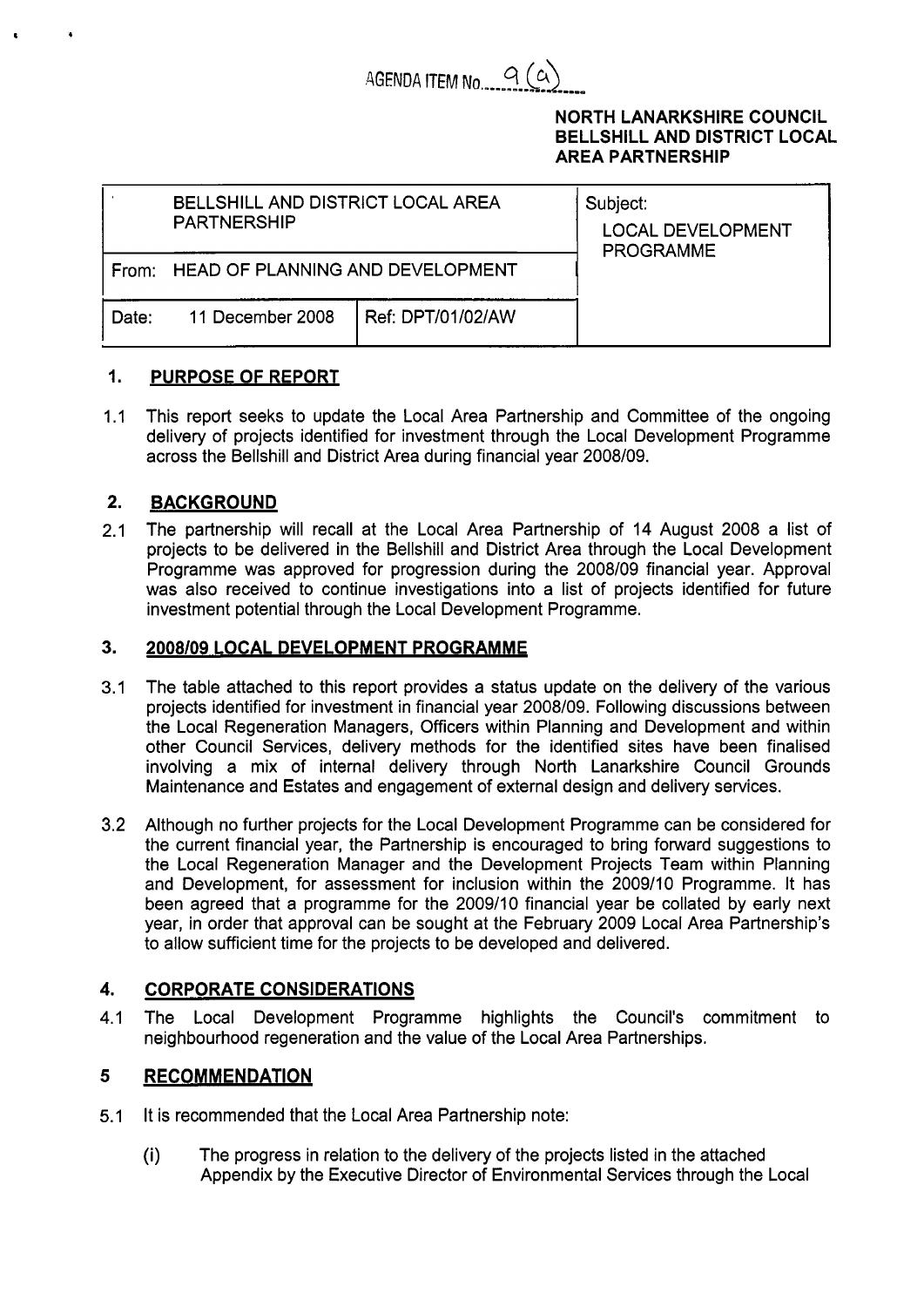Development Programme

(ii) that further progress be reported to future meetings of the LAP

Kelly

**PATRICK JAKELLY** HEAD OF PLANNING & DEVELOPMENT Local Government Access to Information Act: for further information about this report, please contact Alison Williamson on **01236 616 374**  (1 **2** November 2008)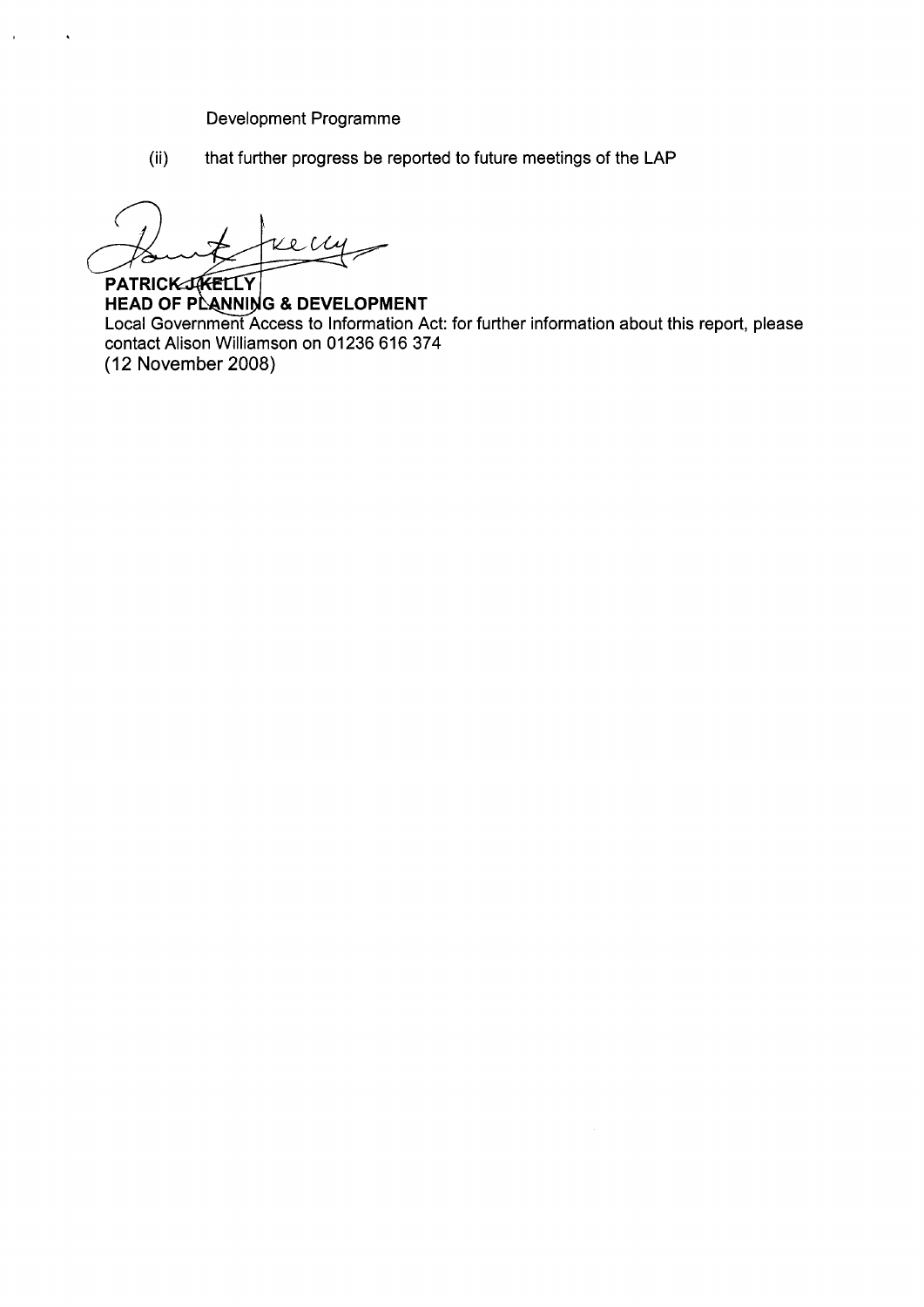# **Bellshill and District Local Area Partnership: List** *of* **Projects 2008-09**

| <b>Site and Address</b>                         | <b>Proposed Delivery</b><br>Method                             | <b>Status</b>                   | <b>Description of Proposals</b>                                                                                                                                                                                                                                                                                                       |
|-------------------------------------------------|----------------------------------------------------------------|---------------------------------|---------------------------------------------------------------------------------------------------------------------------------------------------------------------------------------------------------------------------------------------------------------------------------------------------------------------------------------|
| Bellshill: Gardenside /<br><b>Vincent Court</b> | <b>External Contract</b>                                       | <b>Detailed</b><br>Design Stage | Further discussions have been held with West of Scotland Housing<br>Association and Strathclyde Police to assess appropriate<br>interventions at the lane between Vincent Court and Philip Court to<br>address the issues raised. Consultation with adjacent residents is<br>also planned prior to the finalisation of any proposals. |
| <b>Bellshill:</b><br>Warnock<br>Crescent        | <b>External Contract</b>                                       | <b>Detailed</b><br>Design Stage | A landscape architect has been appointed to detail a scheme for<br>this location focussed on the construction of a hard surface overrun<br>with renewed kerbs for the central grassed area to improve<br>circulation of Cleansing vehicles and resurfacing footpaths running<br>through the space.                                    |
| <b>Birkenshaw: Sixth Street</b>                 | <b>External Contract</b>                                       | Design Stage                    | Appropriate improvements to the tiled embankment at Sixth Street<br>by the previous stepped access into the retail park. The details and<br>delivery options for this project are currently being progressed for<br>implementation this financial year.                                                                               |
| <b>Fallside:</b> Fallside Primary               | North Lanarkshire Council                                      | Financial                       | Removal of a fence and shelter at the rear of Fallside Primary                                                                                                                                                                                                                                                                        |
| School (area to rear)                           | <b>Corporate Services</b>                                      | contribution                    | School to address issues of graffiti and anti social behaviour.                                                                                                                                                                                                                                                                       |
| Holytown: Memorial<br>Gardens                   | <b>External Contract</b>                                       | <b>Detailed</b><br>Design Stage | TGP Landscape Architects are currently preparing detailed<br>proposals for improving the setting of the Holytown War Memorial<br>and selected improvements within the memorial gardens. It is<br>intended to appoint a contractor early in 2009. The delivery of<br>works will require to be phased over two financial years.         |
| Holytown: Olive Court                           | <b>North Lanarkshire Council</b><br><b>Grounds Maintenance</b> | Design Stage                    | Designs are currently being prepared for the creation of a small<br>residential parking and rear access facility on an existing area of<br>poor quality hard-standing, in consultation with North Lanarkshire<br><b>Council Traffic and Transportation.</b>                                                                           |
| Holytown: Shirrel Burn                          | <b>North Lanarkshire Council</b><br><b>Grounds Maintenance</b> | <b>Delivery</b><br>Programmed   | North Lanarkshire Council Grounds Maintenance have provided a<br>cost for implementing shrubbery removal and thinning works at                                                                                                                                                                                                        |

 $\mathbf{r}$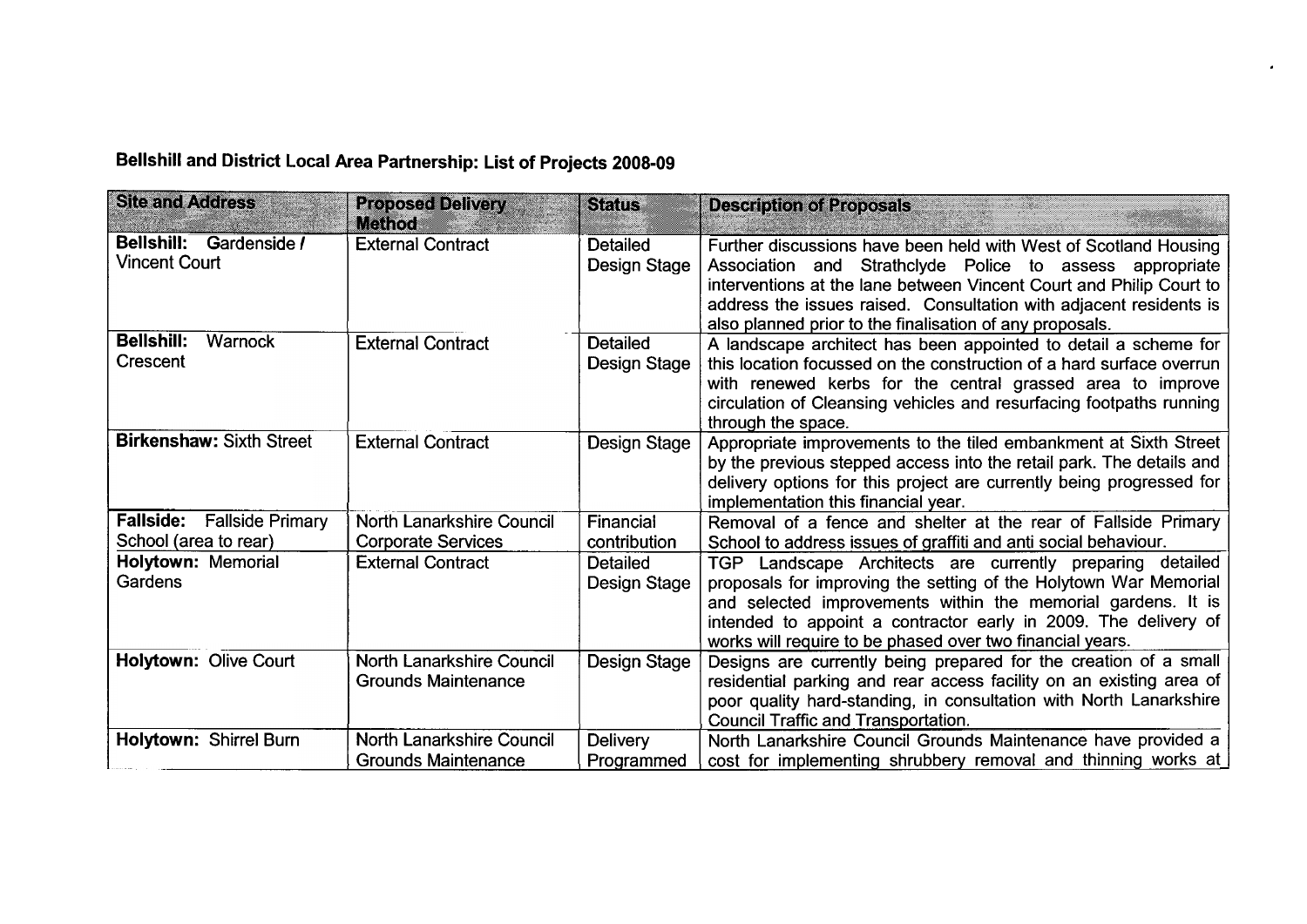| <b>Site and Address</b>                                              | <b>Proposed Delivery</b>                                | <b>Status</b>                   | <b>Description of Proposals</b>                                                                                                                                                                                                                                                                                                                                     |
|----------------------------------------------------------------------|---------------------------------------------------------|---------------------------------|---------------------------------------------------------------------------------------------------------------------------------------------------------------------------------------------------------------------------------------------------------------------------------------------------------------------------------------------------------------------|
|                                                                      | <b>Method</b>                                           |                                 |                                                                                                                                                                                                                                                                                                                                                                     |
|                                                                      |                                                         |                                 | selected locations within this large scale open space, focussed<br>around the southern entrance from Quarry Street / Loanhead Road<br>to improve community safety, visibility and thereby attractiveness of<br>the space.                                                                                                                                           |
| <b>Mossend: Milnwood Drive</b>                                       | North Lanarkshire Council<br><b>Grounds Maintenance</b> | <b>Delivery</b><br>Programmed   | North Lanarkshire Council Grounds Maintenance and Estates have<br>provided a cost for removing debris, overgrown shrubbery and<br>generally cleaning up this former garage site. Discussions will<br>continue with North Lanarkshire Council Housing to determine what<br>other feasible interventions may be pursued to improve the<br>functionality of this site. |
| <b>Mossend: Orbiston Drive</b>                                       | North Lanarkshire Council<br>Roads and Transportation   | Design Stage                    | Discussions are continuing with NLC Housing and Traffic and<br>Transportation to assess the appropriateness of this proposal and<br>to determine potential delivery methods.                                                                                                                                                                                        |
| <b>Orbiston: The Jewell</b><br><b>Scheme</b>                         | North Lanarkshire Council<br><b>Estates Maintenance</b> | Delivery<br>Commenced           | A scheme of landscape improvement and rationalisation has been<br>devised, focussed on areas at Turquoise Terrace and Emerald<br>Terrace, for delivery by North Lanarkshire Council Grounds<br>Maintenance. The works will involve the thinning and removal of<br>dense shrubbery to improve visibility in the targeted areas.                                      |
| <b>Orbiston: Raewell Crescent</b>                                    | <b>External contract</b>                                | <b>Detailed</b><br>Design Stage | A landscape architect has been appointed to devise a suitable<br>scheme for this residential open space. It is intended that works will<br>commence on site early in 2009.                                                                                                                                                                                          |
| <b>Uddingston: First Avenue</b>                                      | North Lanarkshire Council<br><b>Estates Maintenance</b> | <b>Delivery</b><br>Programmed   | NLC Grounds Maintenance and Estates have provided a cost to<br>undertake appropriate works to the path and wall adjacent the<br>electricity sub-station at First Avenue in response to the issues<br>raised. Options for the lane to the rear of Nos. 3-9 First Avenue are<br>also being considered in conjunction with NLC Housing.                                |
| <b>Viewpark: Fitness Centre</b>                                      | <b>Financial Contribution only</b>                      |                                 | Financial contribution only towards Viewpark Fitness Centre.                                                                                                                                                                                                                                                                                                        |
| Viewpark: Juniper Road/<br><b>Burnhead Street (Gala Day</b><br>park) | North Lanarkshire Council<br><b>Grounds Maintenance</b> | Delivery<br>Programmed          | NLC Estates Maintenance have provided a cost for the removal of<br>the old metal fence at the south end of Gala Day park on Juniper<br>Road and Burnhead Street.                                                                                                                                                                                                    |